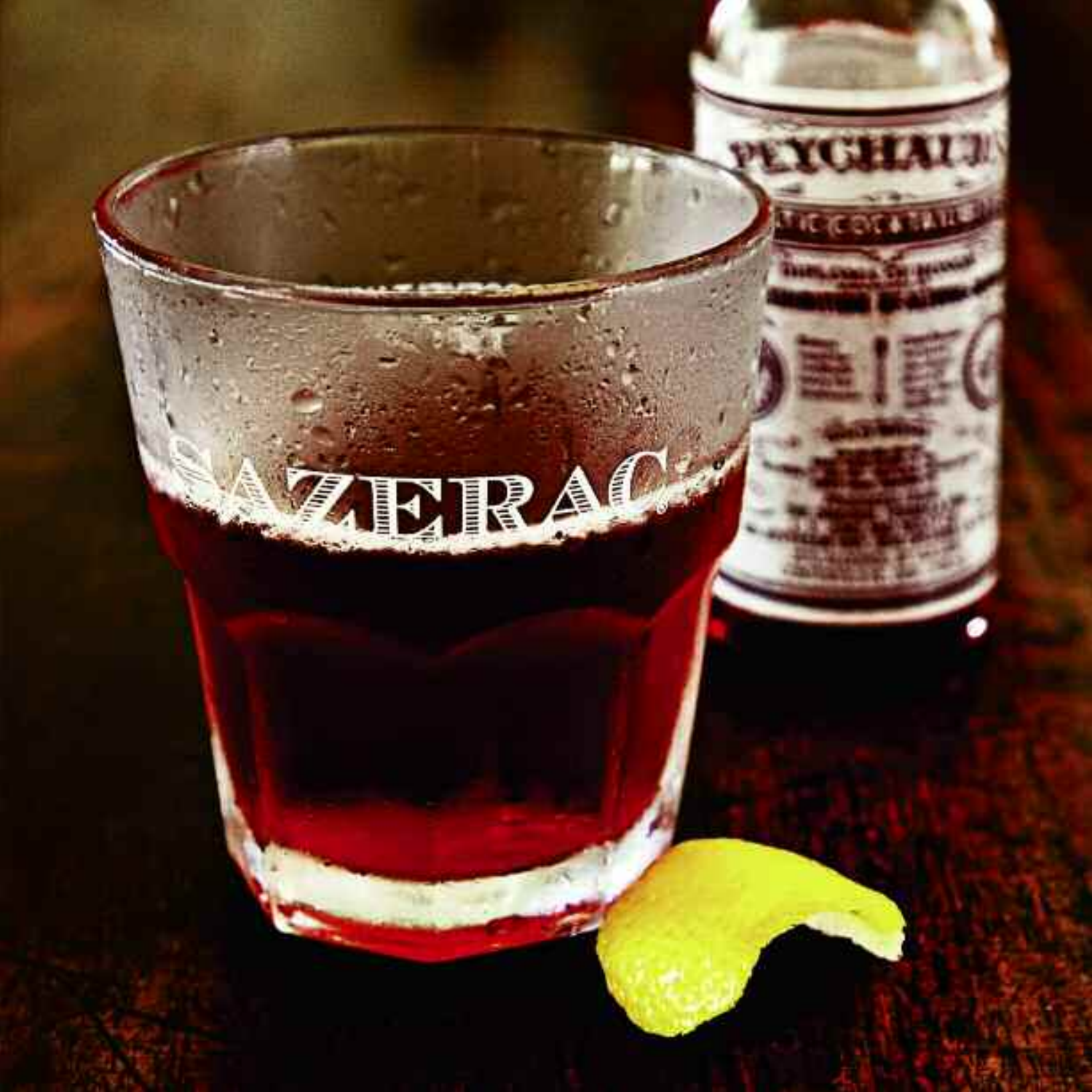## **"SAZERAC FOR BOTH OF US. WITH WHISKEY, NOT BRANDY." — The Curious Case of Benjamin Button, 2008**

## **THE FIRST COCKTAIL**

The oldest known American cocktail is credited to an enterprising pharmacist, Antoine Amédée Peychaud, who devised Peychaud's bitters. Not surprisingly, it became an ingredient in his 1870s concoction.

The French native established a pharmacy in the Vieux Carré, serving his libations in a *coquetier*, a French egg cup. Localization of the word resulted in mispronunciation — cocktail. This tale could be true, perhaps not.

The word cock-tail was noted for prior to 1870 in a newspaper north of the Mason-Dixon line. Earlier it had been used in a different context, and rudely so, in London. It didn't refer to our spirited *coquetier*. There, it was simply a word. Here it's a tradition.

A coffee bar down the block from Peychaud's pharmacy was quickly renamed The Sazerac House to toast the cocktail. On everyone's lips, the new drink was wildly popular, creating new Sazerac bars around the city and grins.

While the Sazerac was our first, it was certainly not the last in an ever-evolving array of fancy mixed drinks and cocktails. We're still smiling.

These recipes demonstrate how the low, the high, and the mighty co-exist, sharing libations from absinthe to zombies.

 $\sim$  Kit Wohl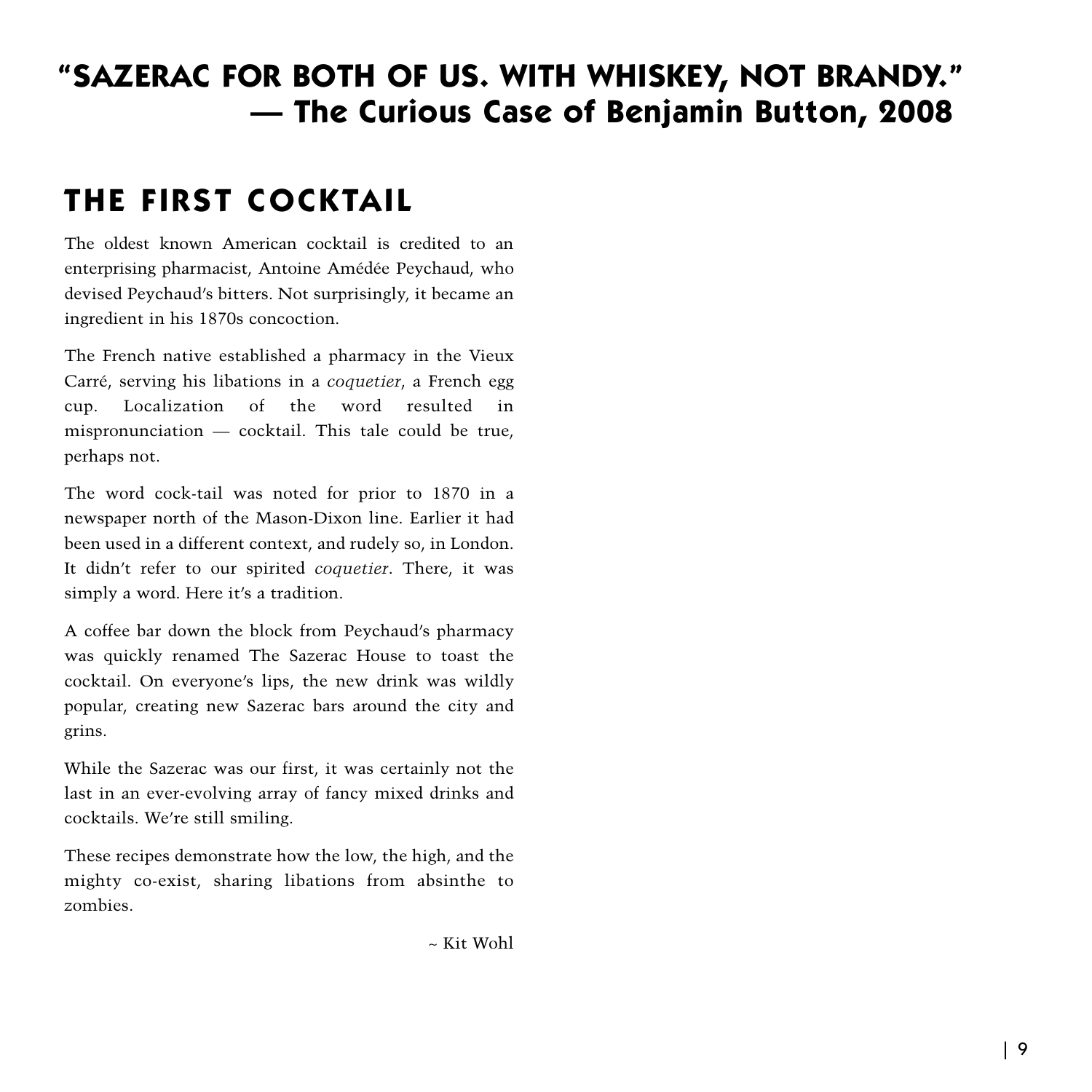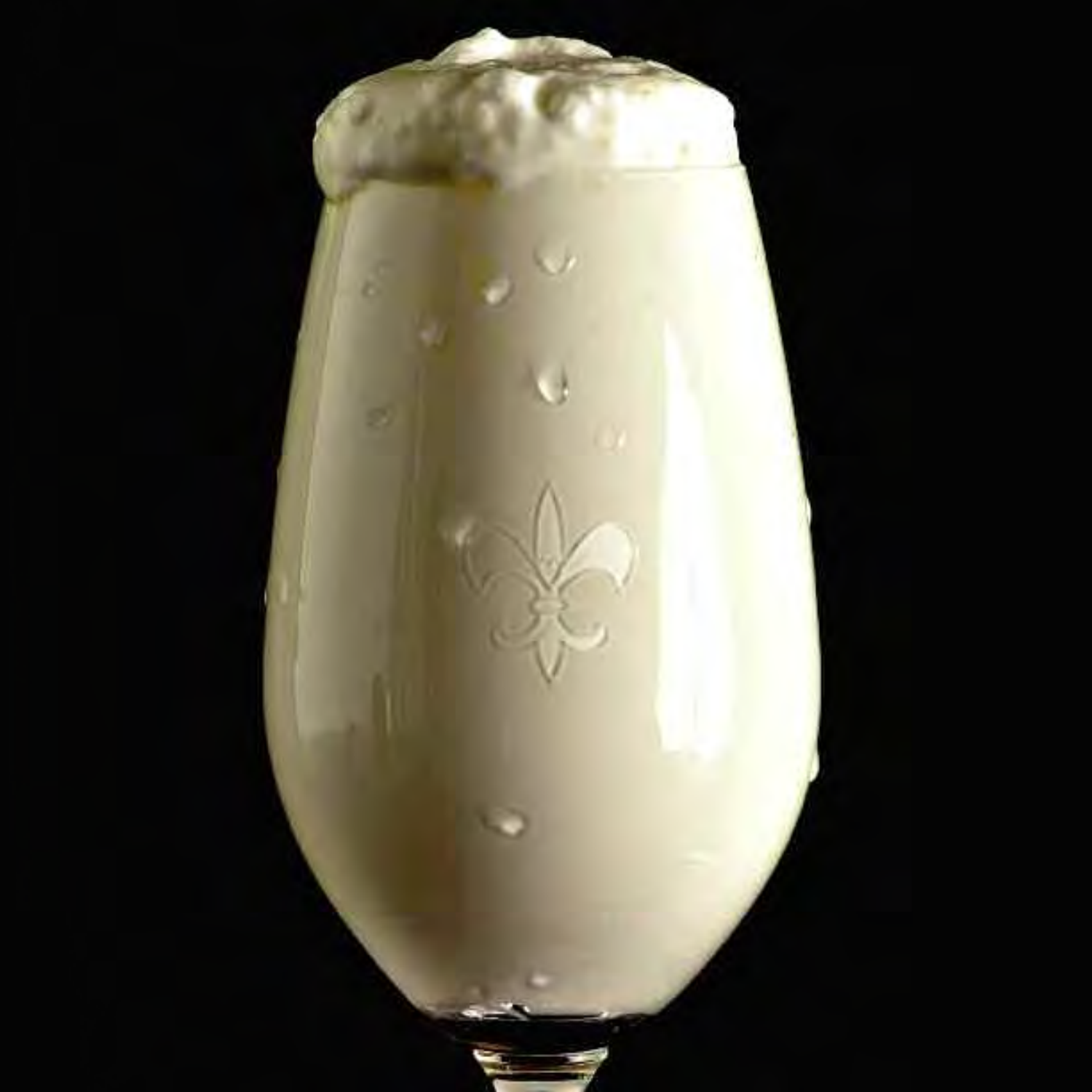# **B I G E A S Y S P E C I A LT I E S**

The close relationship between New Orleans and the cocktail hasn't always been without conflict.

Since the first cocktail and before, New Orleans' pharmacists, bartenders and mixologists have had their creative way with alcohol, magically crafting and combining ingredients to amplify what we now call the cocktail, at times under strained circumstances.

Absinthe, a popular French import was banned as a poison. "gentlemen only" taverns, bars and clubs replaced what were called coffee houses beginning in the late 1700s. That lasted through the 1800s and lingered into the mid-1900s.

Liquor of any kind was declared illegal with Prohibition from 1920 to 1933. The country was supposed to be dry, demanded the Volstead Act. No matter, in New Orleans liquor was freely but carefully poured. Defiant purveyors were fined repeatedly for selling alcohol. Cavalier attitudes remained intact throughout.

Times have changed.

Absinthe is back on the shelf.

Prohibition was repealed.

Women's liberation struck back in the 1970s, scotching exclusion of anyone in public establishments.

Differences of opinion are now those of taste and technique rather than the kind, place or to whom alcoholic beverages are served.

Enjoy, legally with spirited indulgence and your own sophisticated moderation.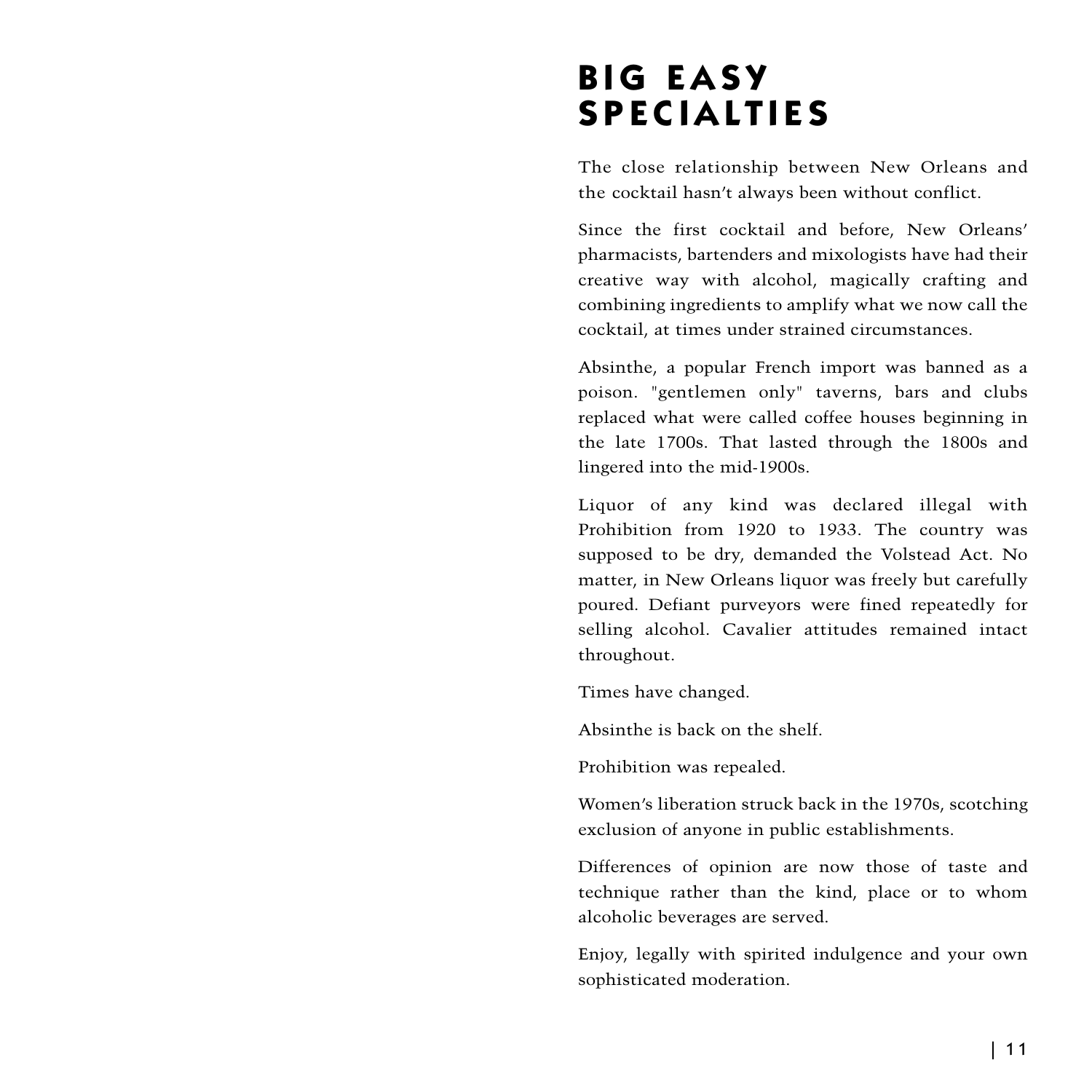## **PIRATE'S ALLEY CAFÉ DRIPPED ABSINTHE FRANÇAISE**

Prior to the Sazerac, absinthe arrived here in the early 1800s. Pernod or Herbsaint were substituted after 1912 when absinthe was wickedly banned before teetotaler aggravation sparked Prohibition.

At the corner of Pirate's Alley, overlooking the garden behind St. Louis Cathedral, a small bar serves absinthe in the Parisian manner using an antique multi-faceted water cooler, a precursor to modern water coolers.

Glasses placed under the facets contain absinthe, Pernod, Herbsaint, or anisette and catch the water drips, which then turn the cocktail's color to white, green or pink, depending on the liquor.

Garnish is generally not acceptable. Some people use mint. Others say to do so is blasphemous.

#### **MAKES 1 COCKTAIL**

1 1/4 ounces absinthe 1 sugar cube 3 3/4 ounces chilled water

Pour the absinthe in a glass and place an absinthe spoon across the top. Place the sugar cube on the absinthe spoon then drip chilled water over the sugar cube until it dissolves. Serve immediately.

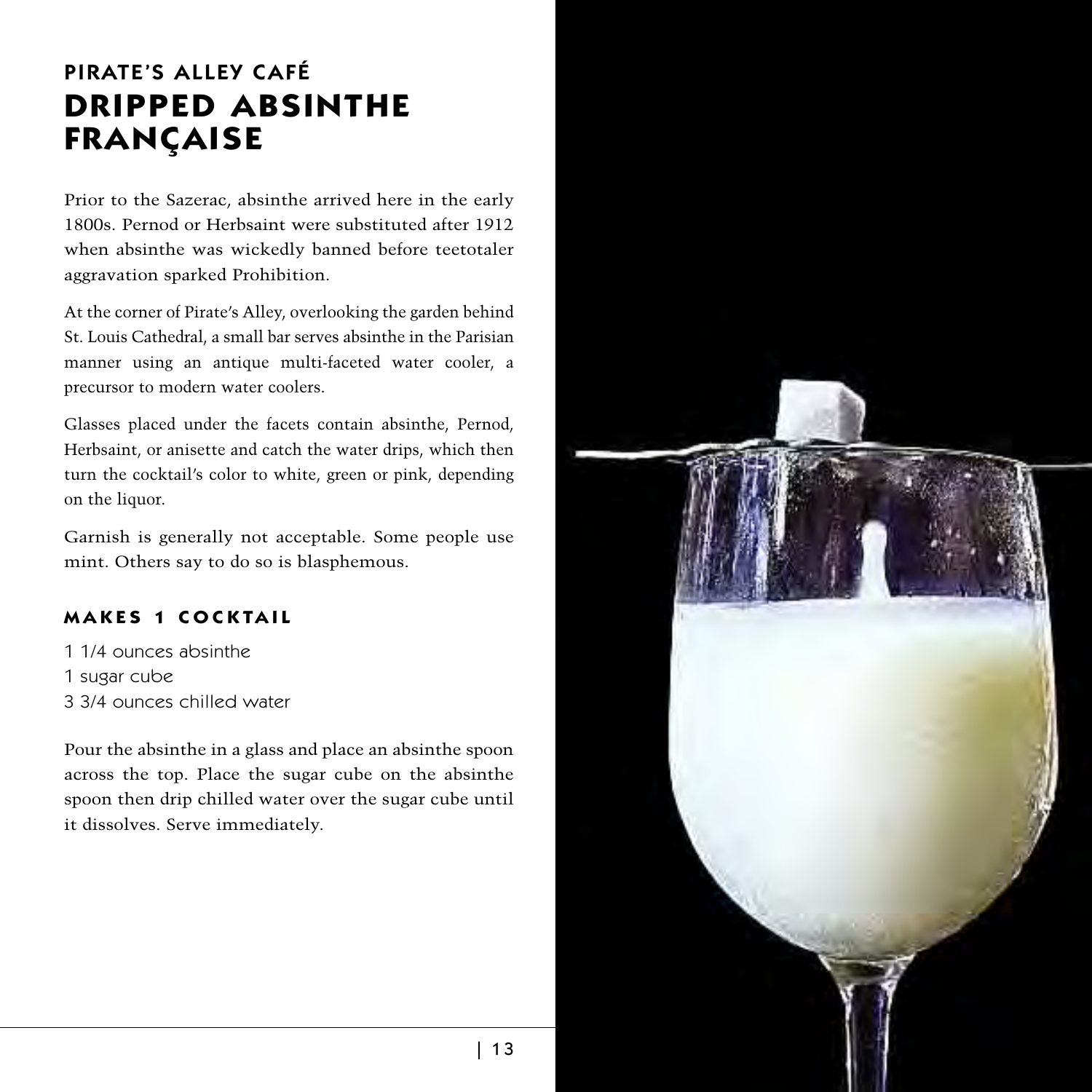

## **SAZERAC BAR, ROOSEVELT HOTEL SAZERAC**

Many Sazerac bars emerged when Peychaud's bitters was introduced, with only one surviving.

Ingredients in the original recipe included cognac, absinthe, sugar and Peychaud's bitters. Pernod and Herbsaint replaced absinthe when it was banned in America in 1912. Absinthe is once again back on the shelf after an evil scheme that labeled it as a poisonous hallucinogen.

The fanciful, old-fashioned bar is in residence at the restored Roosevelt Hotel.

#### **MAKES 1 COCKTAIL**

sugar cube dash Peychaud's bitters 3 ounces rye whiskey 1/2 ounce absinthe lemon curl, for garnish

In a cocktail shaker, saturate the sugar cube with the bitters and crush. Add ice, the rye and absinthe and stir. Strain the shaker into a chilled Old Fashioned glass. Garnish by twisting the lemon curl over the drink to release the oil then place it over the side of the glass.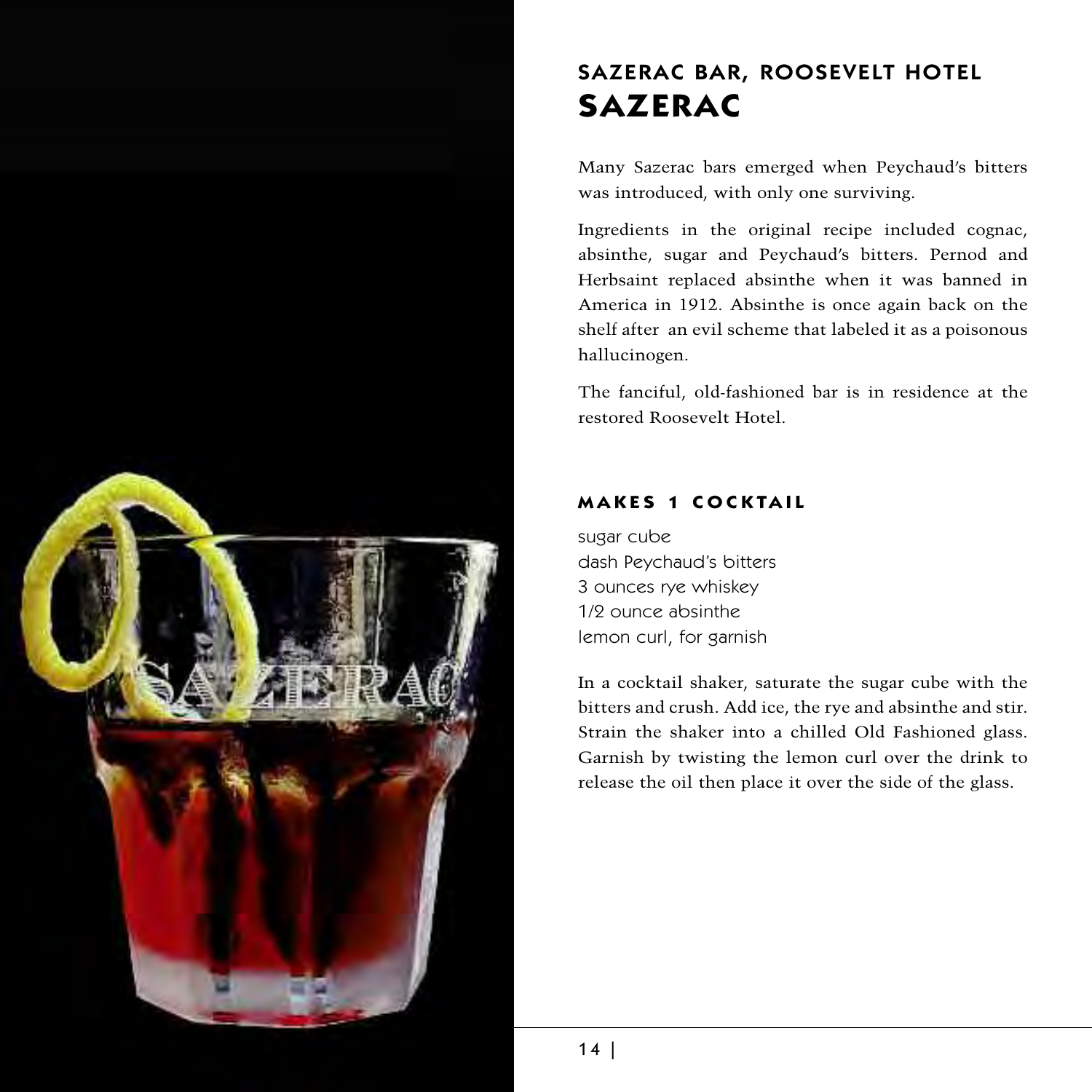## **OLD ABSINTHE HOUSE RAMOS GIN FIZZ**

One of New Orleans' most revered cocktails, the drink was created by barman Henry Ramos in the 1880s. As governor of Louisiana, Huey Long often traveled with his bartender so he would always have his cocktail prepared just so.

It dates to the Old Absinthe House at the corner of Bourbon and Bienville where a secret room was created to harbor pirate Jean Lafitte. Pirates still hang out in the bar, usually on Friday afternoons.

The Ramos Fizz needs to be shaken like mad, sometimes five minutes or more to properly emulsify the cream, egg, and spirit, producing an exquisitely frothy drink.

#### **MAKES 1 COCKTAIL**

1 1/2 ounces gin 2 ounces half and half 2 ounces whole milk 1 large egg white 1 tablespoon simple syrup (Page 91) 2 drops orange flower water (available in the baking section of supermarkets) 1/2 teaspoon fresh lemon juice

Using a shaker half filled with ice, combine all the ingredients. Shake as long as you can stand it. Pour into a chilled glass.

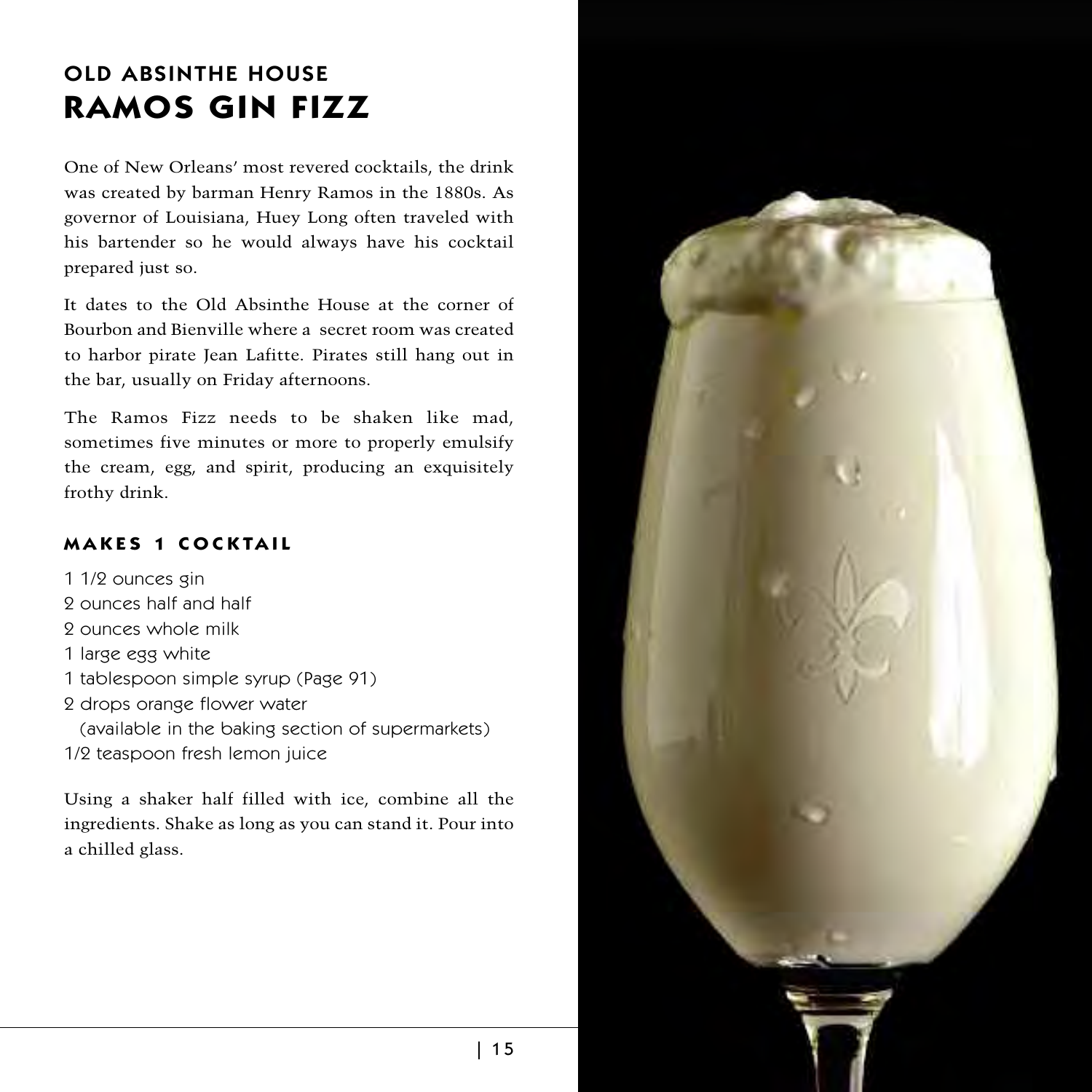

## **FRENCH 75 BAR, CHRIS HANNAH BRANDY CRUSTA**

The grandfather of many popular cocktails, the Brandy Crusta consists of a base liquor — brandy, an orange liqueur for the sweetener, and lemon or lime for the sour. It was originally named the New Orleans Sour.

This combination is used in many modern day classics such as the Margarita (tequila, cointreau, lime juice) and the Cosmopolitan (vodka, cointreau, lime juice, cranberry juice.)

Chris Hannah has a contemporary take on this venerable classic attributed to Joseph Santina, who owned and operated the City Exchange during the 1850s. It has a unique garnish, using a lemon peel to almost entirely crown the upper rim and inside of the glass.

#### **MAKES 1 COCKTAIL**

1 lemon wedge superfine sugar 1 1/2 ounces cognac 1/2 ounce orange curacao 1/2 ounce lemon juice 1/4 ounce maraschino liqueur 2 dashes Angostura bitters lemon curl, for garnish

Using a chilled wine glass, rub a wedge of lemon around the rim to moisten it. Then rotate the rim of the glass in a saucer full of fine sugar until the rim is well coated. In a cocktail shaker with ice, shake the cognac, curacao, lemon juice and bitters until chilled. Strain the shaker into the prepared glass. Garnish with a standing lemon curl. Mixologist Chris Hannah prefers to use the peel of an entire lemon.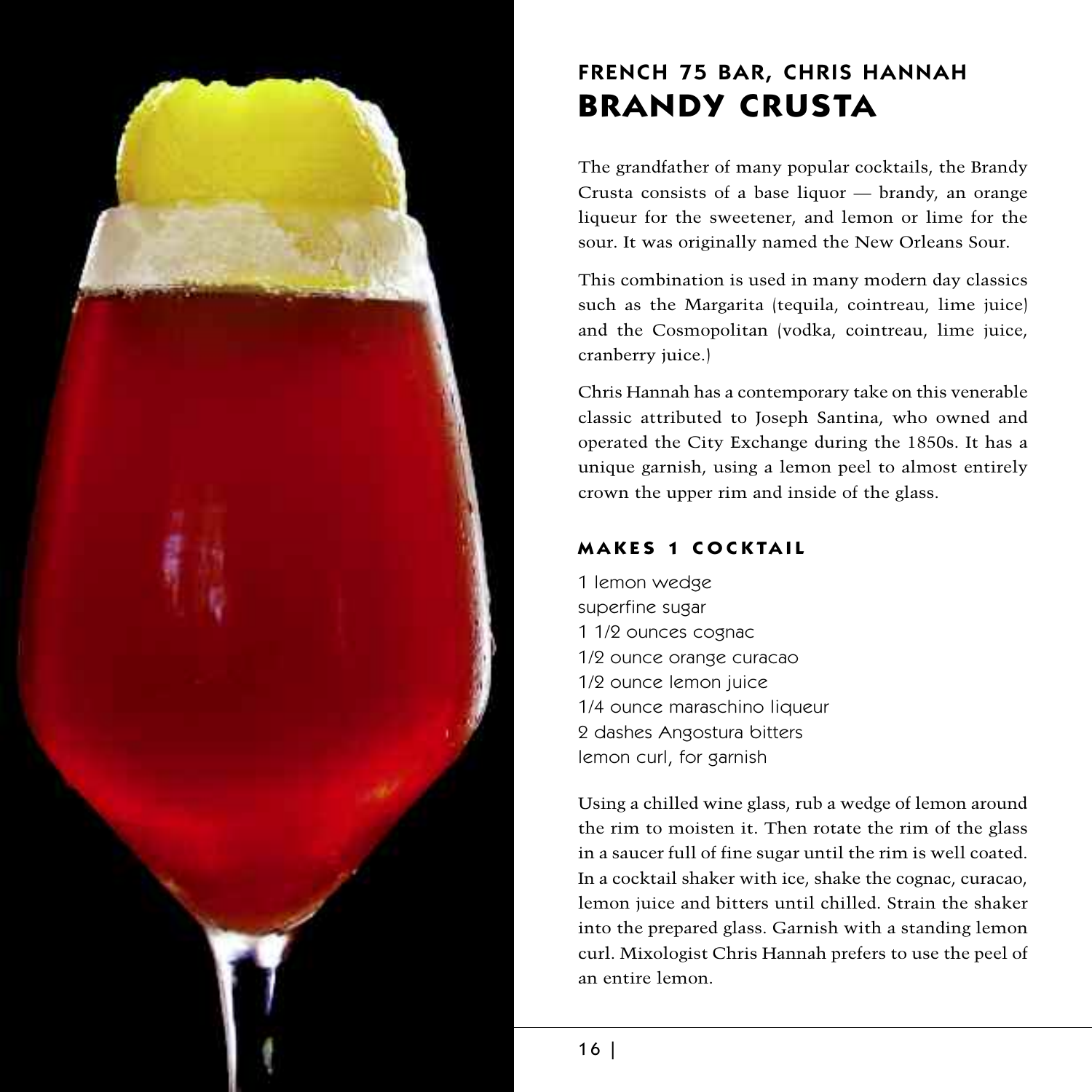## **FRENCH 75 BAR, CHRIS HANNAH DEAUVILLE**

An end-of-Prohibition era classic created in 1930 New Orleans, the Deauville Cocktail should be prepared with equal parts of the best ingredients on the shelf. Deauville is a large resort town in Basse-Normandie, where calvados is produced.

#### **MAKES 1 COCKTAIL**

3/4 ounce cognac 3/4 ounce calvados 3/4 ounce cointreau 3/4 ounce fresh lemon juice apple slice, for garnish

Fill a cocktail shaker about 2/3 full of ice. Add ingredients. Shake vigorously for at least 30 seconds and pour into a chilled cocktail glass.

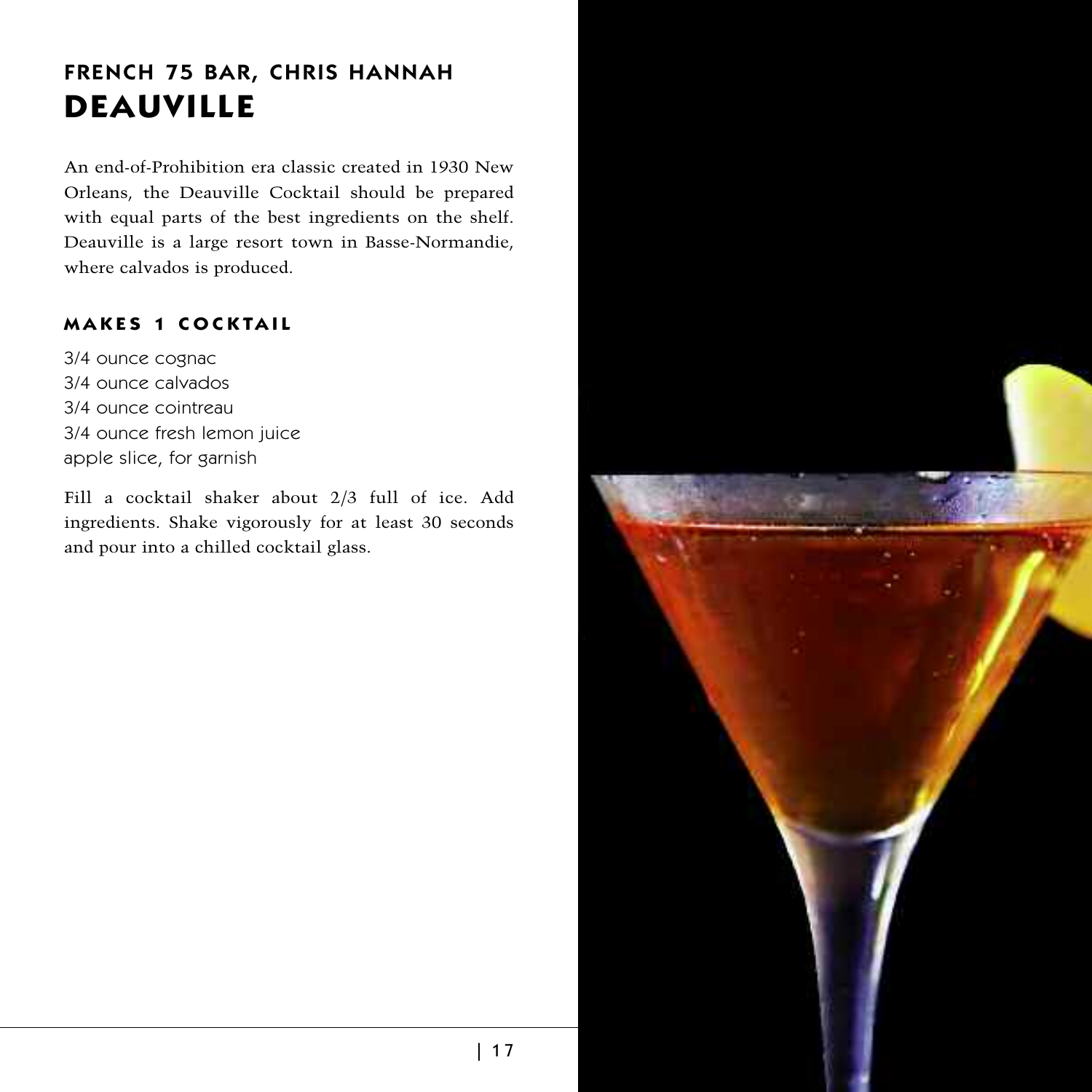

## **CAROUSEL BAR, HOTEL MONTELEONE VIEUX CARRÉ**

Walter Bergeron created the Vieux Carré cocktail at the Carousel Bar in 1938, named for his beloved city.

Ernest Hemingway noted the bar in "The Night Before Battle." He was just one of many colorful characters who have visited the 125-year old, recently updated Monteleone.

Newly restored, the Carousel slowly rotates, offering guests a revolving view of Royal Street. The bar turns, the bartender is stationary. Place your order. The bar returns bearing your cocktail.

#### **MAKES 1 COCKTAIL**

3/4 ounce rye whisky 3/4 ounce brandy 3/4 ounce sweet vermouth 1 dash Bénédictine 1 dash Peychaud's bitters 1 dash Angostura bitters lemon curl, for garnish

Stir the rye, brandy, vermouth, Bénédictine and bitters in an Old Fashioned glass with ice. Garnish with a twist of lemon.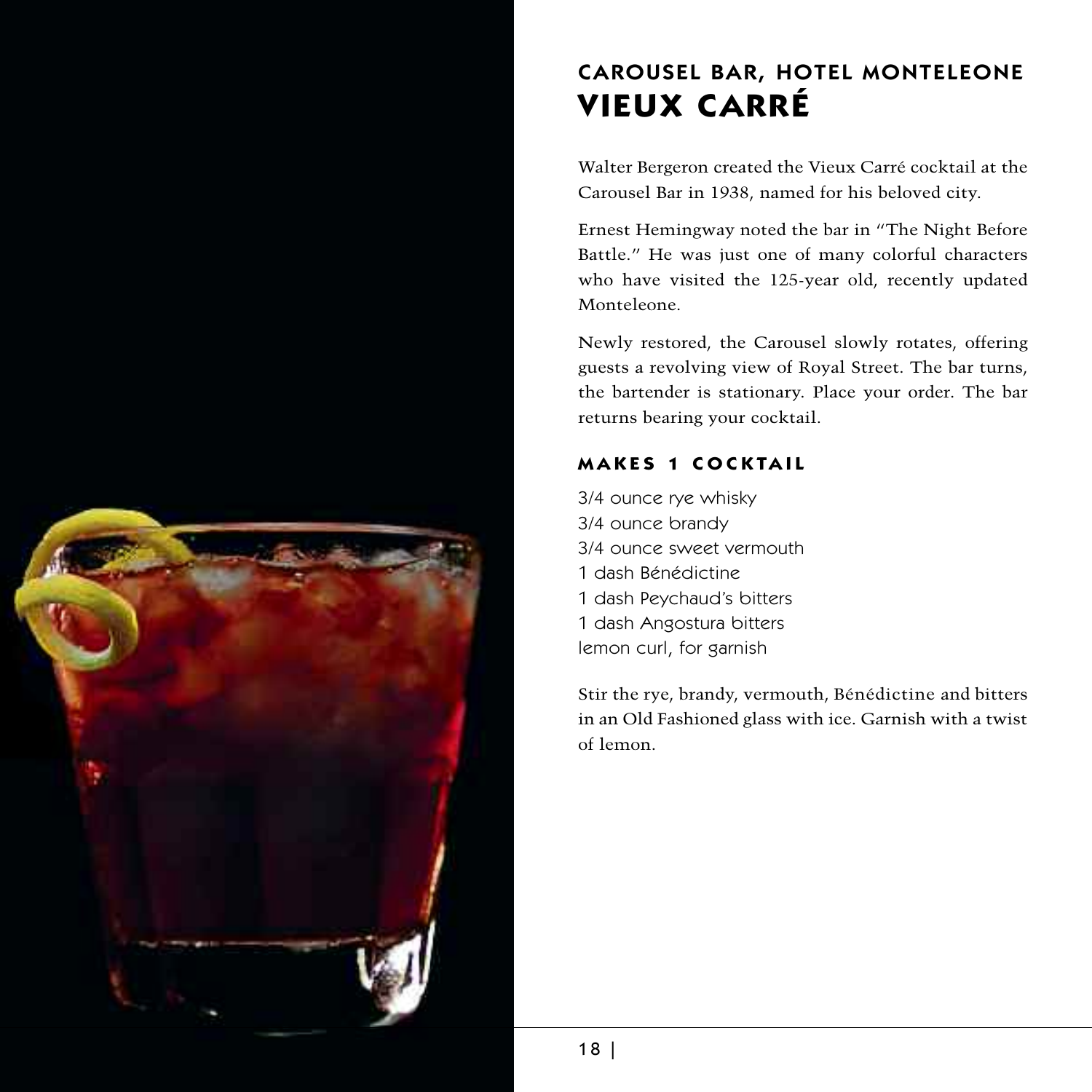## **RESTAURANT** *de la* **LOUISIANE COCKTAIL** *à la* **LOUISIANE**

Restaurant de la Louisiane, one of the famous French restaurants of 1890s New Orleans on Iberville Street, was a stronghold of bon vivants when cotton was king.

Later, Diamond Jim Moran slipped sparklers into meatballs; his son, Jimmy Moran, held court, serving fettuccine thin enough to read through.

Jimmy's brother Tony operates the Old Absinthe House Bar on Bourbon at the corner of Bienville.

#### **MAKES 1 COCKTAIL**

3/4 ounce rye whiskey 3/4 ounce sweet vermouth 3/4 ounce Bénédictine 3 dashes Herbsaint, pastis or absinthe 3 dashes Peychaud's bitters maraschino cherry, for garnish

Mix all ingredients in a bar glass with ice cubes. Strain into a chilled cocktail glass and garnish with a maraschino cherry